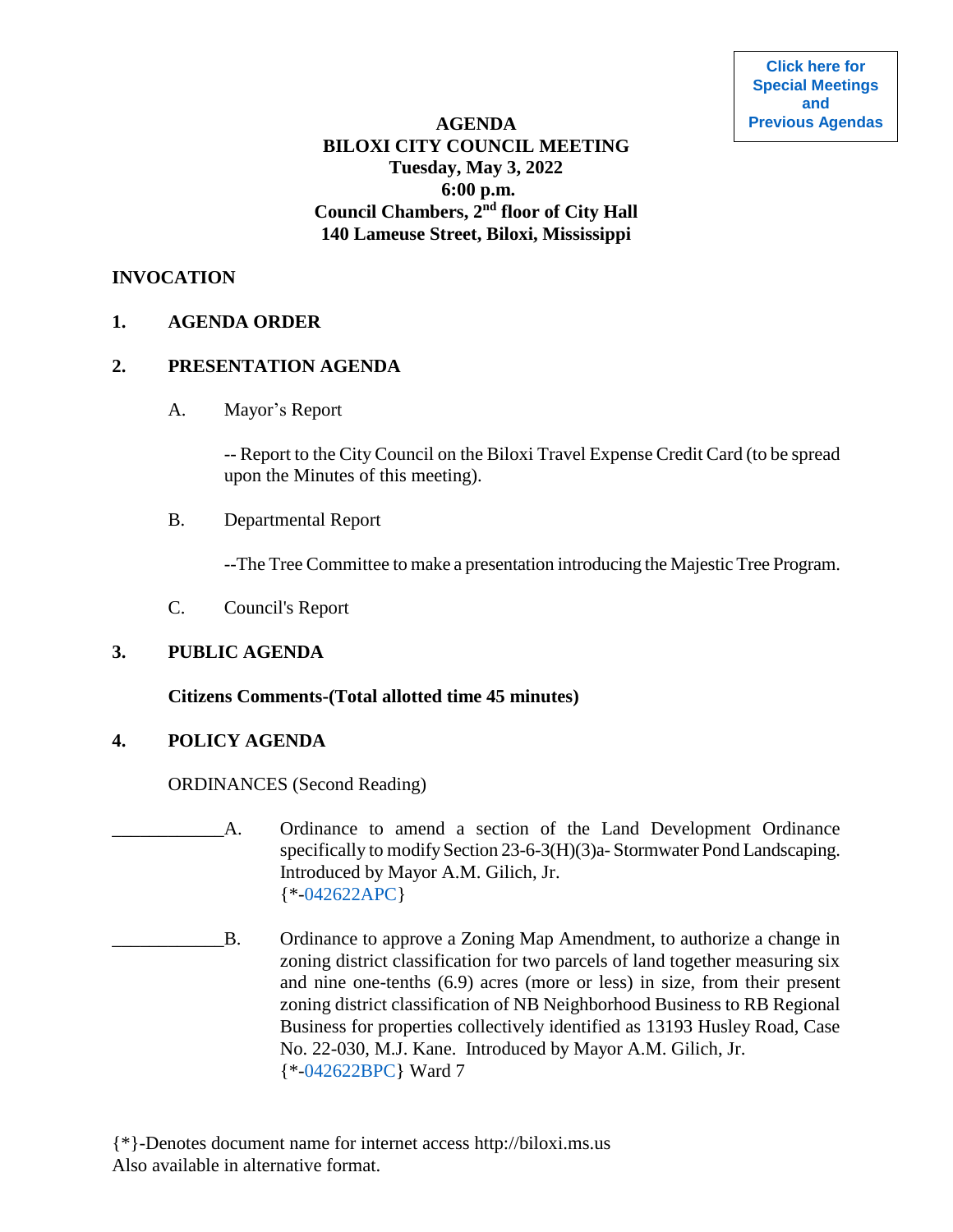# **5. CONSENT AGENDA**

# RESOLUTIONS

- A. Resolution amending the municipal budget for fiscal year ending September 30, 2022, to close Capital Project No. 1070: Point Cadet Traffic Study. Introduced by Mayor A.M. Gilich, Jr. {\*[-050322ACON}](https://www.biloxi.ms.us/agendas/citycouncil/2022/050322/050322acon.pdf)
- B. Resolution amending the municipal budget for fiscal year ending September 30, 2022, to close Capital Project No. 1081: West Biloxi Master Plan. Introduced by Mayor A.M. Gilich, Jr. {\*[-050322BCON}](https://www.biloxi.ms.us/agendas/citycouncil/2022/050322/050322bcon.pdf)
	- \_\_\_\_\_\_\_\_\_\_\_\_C. Resolution amending the municipal budget for fiscal year ending September 30, 2022, partially repay interim financing for Capital Project No. 1075: Popps Ferry Bridge Collision (Miss Laurie) to the Economic Development Security Fund. Introduced by Mayor A.M. Gilich, Jr. {\*[-050322CCON}](https://www.biloxi.ms.us/agendas/citycouncil/2022/050322/050322ccon.pdf)
- \_\_\_\_\_\_\_\_\_\_\_\_D. Resolution authorizing submission of a Mississippi Tidelands Trust Fund Program Amended Application for FY23 to the Mississippi Department of Marine Resources, in connection with Capital Project No. 1077: Hiller Park Boat Launch. Introduced by Mayor A.M. Gilich, Jr. {\*[-050322DCON}](https://www.biloxi.ms.us/agendas/citycouncil/2022/050322/050322dcon.pdf)
- E. Resolution accepting the quote of Landmark Contracting, Inc. to complete work on a pavilion in connection with Capital Project No. 1054: Eagle Point Park Development. Introduced by Mayor A.M. Gilich, Jr. {\*[-050322ECON}](https://www.biloxi.ms.us/agendas/citycouncil/2022/050322/050322econ.pdf)
	- \_\_\_\_\_\_\_\_\_\_\_\_F. Resolution authorizing payment to Merrill Land Company, re-opening Capital Project No. 1002: Hudson Krohn Water Line, and amending the municipal budget for fiscal year ending September 30, 2022. Introduced by Mayor A.M. Gilich, Jr. {\*[-050322FCON}](https://www.biloxi.ms.us/agendas/citycouncil/2022/050322/050322fcon.pdf)
- \_\_\_\_\_\_\_\_\_\_\_\_G. Resolution authorizing contribution to the Greater Biloxi Economic Development Foundation. Introduced by Mayor A.M. Gilich, Jr. {\*[-050322GCON}](https://www.biloxi.ms.us/agendas/citycouncil/2022/050322/050322gcon.pdf)
- \_\_\_\_\_\_\_\_\_\_\_\_H. Resolution authorizing contribution to the Mississippi Coding Academies. Introduced by Mayor A.M. Gilich, Jr. {\*[-050322HCON}](https://www.biloxi.ms.us/agendas/citycouncil/2022/050322/050322hcon.pdf)

{\*}-Denotes document name for internet access http://biloxi.ms.us Also available in alternative format.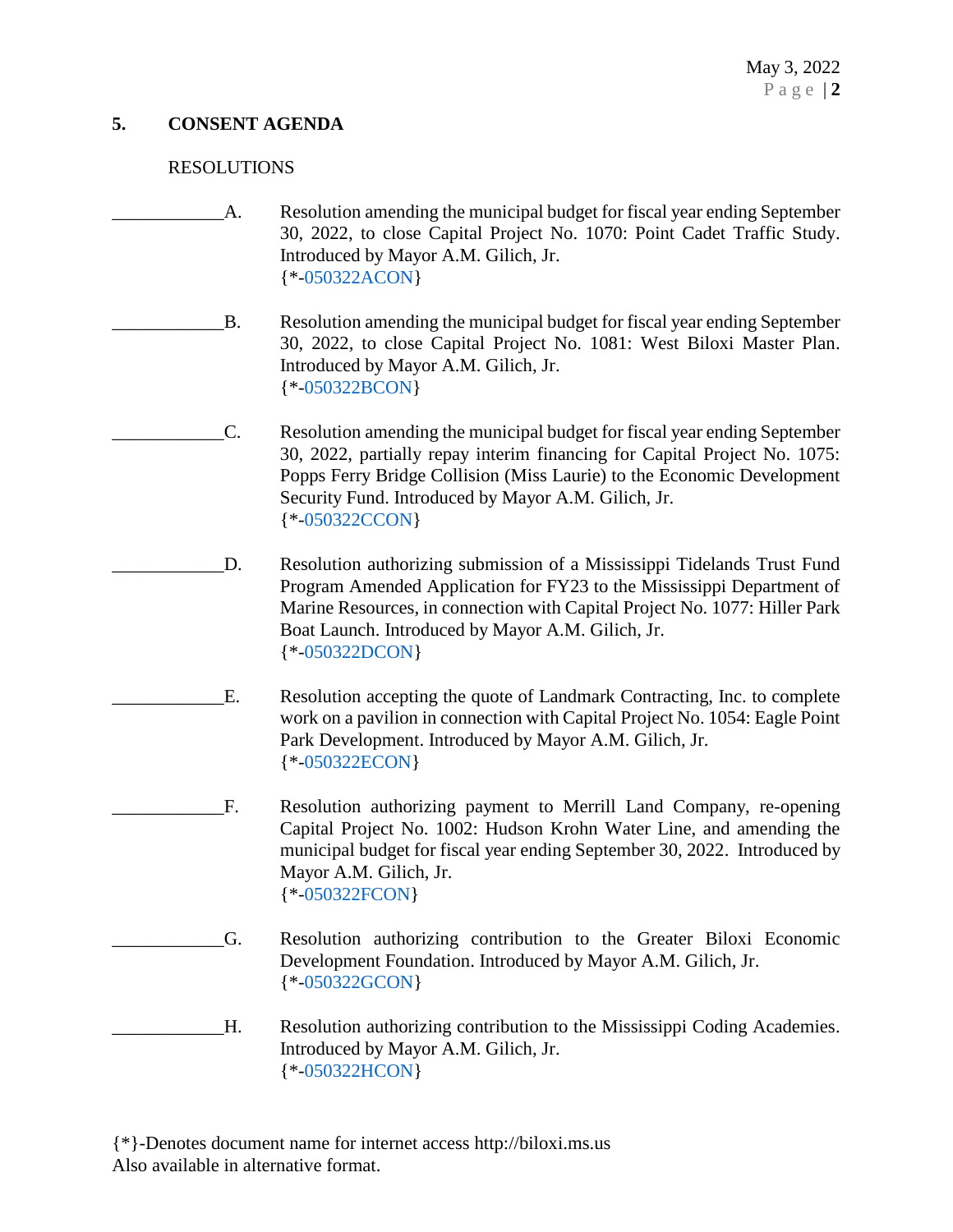May 3, 2022 P a g e | **3**

## **5. CONSENT AGENDA-Continued**

- \_\_\_\_\_\_\_\_\_\_\_\_I. Resolution authorizing execution of an Excursion Boat Berth Rental Agreement between City of Biloxi and Southern Coast Cruises, LLC for pier space at Point Cadet Marina. Introduced by Mayor A.M. Gilich, Jr. {\*[-050322ICON}](https://www.biloxi.ms.us/agendas/citycouncil/2022/050322/050322icon.pdf)
- \_\_\_\_\_\_\_\_\_\_\_\_J. Resolution authorizing entry into Task Order No. 2 with Neel-Schaffer, Inc. in connection with the Hurricane Katrina Infrastructure Repair Program, Areas BVW1&2 (KG646) Introduced by Mayor A.M. Gilich, Jr. {\*[-050322JCON}](https://www.biloxi.ms.us/agendas/citycouncil/2022/050322/050322jcon.pdf)
- K. Resolution authorizing renewal of Software Service Agreements with BadgePass, Inc. Introduced by Mayor A.M. Gilich, Jr. {\*[-050322KCON}](https://www.biloxi.ms.us/agendas/citycouncil/2022/050322/050322kcon.pdf)
	- L. Resolution authorizing renewal of Hardware Service Agreement with BadgePass, Inc. Introduced by Mayor A.M. Gilich, Jr. {\*[-050322LCON}](https://www.biloxi.ms.us/agendas/citycouncil/2022/050322/050322lcon.pdf)
- M. Resolution authorizing execution of Landlord Consent to Lease Encumbrance for Riverboat Corporation of Mississippi. Introduced by Mayor A.M. Gilich, Jr. {\*[-050322MCON}](https://www.biloxi.ms.us/agendas/citycouncil/2022/050322/050322mcon.pdf)

# **6. CODE ENFORCEMENT HEARINGS**

# **\_\_\_\_\_\_\_\_\_\_\_\_7. ROUTINE AGENDA** {\*[-050322RTN}](https://www.biloxi.ms.us/agendas/citycouncil/2022/050322/050322rtn.pdf)

SECTION ONE: To adjudicate the following parcels a menace to the public health and safety of the community:

| Α.         | <b>CITY PARCEL NO.:</b><br><b>OWNED BY:</b><br>DATE OF HEARING: | 1410F-06-075.000<br>Ancillary Capital, LLC<br>February 15, 2022           |
|------------|-----------------------------------------------------------------|---------------------------------------------------------------------------|
| <b>B</b> . | <b>CITY PARCEL NO.:</b><br>OWNED BY:<br>DATE OF HEARING:        | 1210E-01-078.000<br>John B. & Linda Dawn Carann Bankston<br>March 8, 2022 |